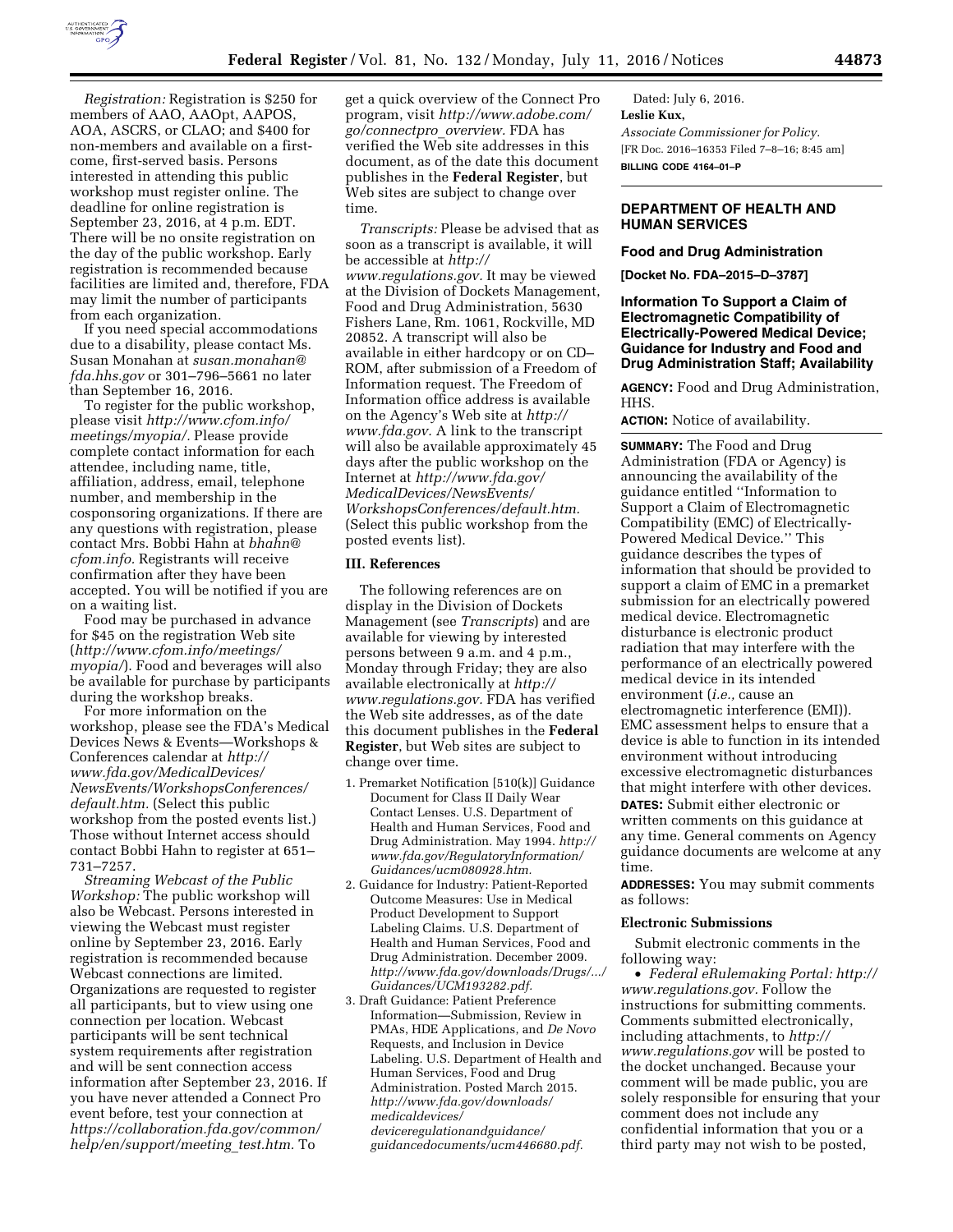such as medical information, your or anyone else's Social Security number, or confidential business information, such as a manufacturing process. Please note that if you include your name, contact information, or other information that identifies you in the body of your comments, that information will be posted on *[http://www.regulations.gov.](http://www.regulations.gov)* 

• If you want to submit a comment with confidential information that you do not wish to be made available to the public, submit the comment as a written/paper submission and in the manner detailed (see ''Written/Paper Submissions'' and ''Instructions'').

### **Written/Paper Submissions**

Submit written/paper submissions as follows:

• *Mail/Hand delivery/Courier (for written/paper submissions):* Division of Dockets Management (HFA–305), Food and Drug Administration, 5630 Fishers Lane, Rm. 1061, Rockville, MD 20852.

• For written/paper comments submitted to the Division of Dockets Management, FDA will post your comment, as well as any attachments, except for information submitted, marked and identified, as confidential, if submitted as detailed in ''Instructions.''

*Instructions:* All submissions received must include the Docket No. FDA– 2015–D–3787 for ''Information to Support a Claim of Electromagnetic Compatibility (EMC) of Electrically-Powered Medical Device.'' Received comments will be placed in the docket and, except for those submitted as ''Confidential Submissions,'' publicly viewable at *<http://www.regulations.gov>* or at the Division of Dockets Management between 9 a.m. and 4 p.m., Monday through Friday.

• Confidential Submissions—To submit a comment with confidential information that you do not wish to be made publicly available, submit your comments only as a written/paper submission. You should submit two copies total. One copy will include the information you claim to be confidential with a heading or cover note that states ''THIS DOCUMENT CONTAINS CONFIDENTIAL INFORMATION.'' The Agency will review this copy, including the claimed confidential information, in its consideration of comments. The second copy, which will have the claimed confidential information redacted/blacked out, will be available for public viewing and posted on *[http://](http://www.regulations.gov)  [www.regulations.gov.](http://www.regulations.gov)* Submit both copies to the Division of Dockets Management. If you do not wish your name and contact information to be made publicly available, you can

provide this information on the cover sheet and not in the body of your comments and you must identify this information as ''confidential.'' Any information marked as ''confidential'' will not be disclosed except in accordance with 21 CFR 10.20 and other applicable disclosure law. For more information about FDA's posting of comments to public dockets, see 80 FR 56469, September 18, 2015, or access the information at: *[http://www.fda.gov/](http://www.fda.gov/regulatoryinformation/dockets/default.htm)  [regulatoryinformation/dockets/](http://www.fda.gov/regulatoryinformation/dockets/default.htm) [default.htm.](http://www.fda.gov/regulatoryinformation/dockets/default.htm)* 

*Docket:* For access to the docket to read background documents or the electronic and written/paper comments received, go to *[http://](http://www.regulations.gov) [www.regulations.gov](http://www.regulations.gov)* and insert the docket number, found in brackets in the heading of this document, into the ''Search'' box and follow the prompts and/or go to the Division of Dockets Management, 5630 Fishers Lane, Rm. 1061, Rockville, MD 20852.

An electronic copy of the guidance document is available for download from the Internet. See the **SUPPLEMENTARY INFORMATION** section for information on electronic access to the guidance. Submit written requests for a single hard copy of the guidance document entitled ''Information to Support a Claim of Electromagnetic Compatibility (EMC) of Electrically-Powered Medical Device'' to the Office of the Center Director, Guidance and Policy Development, Center for Devices and Radiological Health, Food and Drug Administration, 10903 New Hampshire Ave., Bldg. 66, Rm. 5431, Silver Spring, MD 20993–0002. Send one selfaddressed adhesive label to assist that office in processing your request.

**FOR FURTHER INFORMATION CONTACT:**  Donald Witters, Center for Devices and Radiological Health, Food and Drug Administration, 10903 New Hampshire Ave., Bldg. 62, Rm. 1130, Silver Spring, MD 20993–0002, 301–796–2483.

# **SUPPLEMENTARY INFORMATION:**

#### **I. Background**

FDA is announcing the availability of a final guidance to provide FDA's current thinking about the information that should be provided in a premarket submission to support a claim of EMC for an electrically powered medical device. The assessment of EMC helps to ensure that the risks associated with performance degradation of electrically powered medical devices due to EMI are adequately mitigated. This guidance is intended to ensure that clear and consistent information regarding medical device EMC are provided in premarket submissions to facilitate the

review of submissions with EMC claims associated with safety and effectiveness.

The guidance includes information consistent with specifications described in FDA-recognized consensus national or international standards for EMC such as in the International Electrotechnical Commission (IEC) 60601–1–2: Edition 3: 2007–03, Medical Electrical Equipment—Part 1–2: General Requirements for Basic Safety and Essential Performance—Collateral Standard: Electromagnetic Compatibility—Requirements and Tests; IEC 60601–1–2: Edition 4.0: 2014–01, Medical Electrical Equipment, Part 1–2: General Requirements for Basic Safety and Essential Performance—Collateral Standard: Electromagnetic Disturbances—Requirements and Tests; Association for the Advancement of Medical Instrumentation (AAMI)/ American National Standards Institute (ANSI)/IEC 60601–1–2: 2007/(R) 2012 Medical Electrical Equipment—Part 1– 2: General Requirements for Basic Safety and Essential Performance—Collateral Standard: Electromagnetic Compatibility—Requirements and Tests; and AAMI/ANSI/IEC 60601–1–2: 2014, Medical Electrical Equipment—Part 1– 2: General Requirements for Basic Safety and Essential Performance—Collateral Standard: Electromagnetic Disturbances—Requirements and Tests Standards that sponsors and manufacturers of electrically powered medical devices often reference.

The draft guidance of ''Information to Support a Claim of Electromagnetic Compatibility (EMC) of Electrically-Powered Medical Device'' was posted November 2, 2015, for public comment, and the comment period ended on December 17, 2015. Three sets of comments were received during the comment period.

#### **II. Significance of Guidance**

This guidance is being issued consistent with FDA's good guidance practices regulation (21 CFR 10.115). The guidance represents the current thinking of FDA on the information that should be provided to support a claim of EMC of electrically-powered medical device. It does not establish any rights for any person and is not binding on FDA or the public. You can use an alternative approach if it satisfies the requirements of the applicable statutes and regulations.

### **III. Electronic Access**

Persons interested in obtaining a copy of the guidance may do so by downloading an electronic copy from the Internet. A search capability for all Center for Devices and Radiological